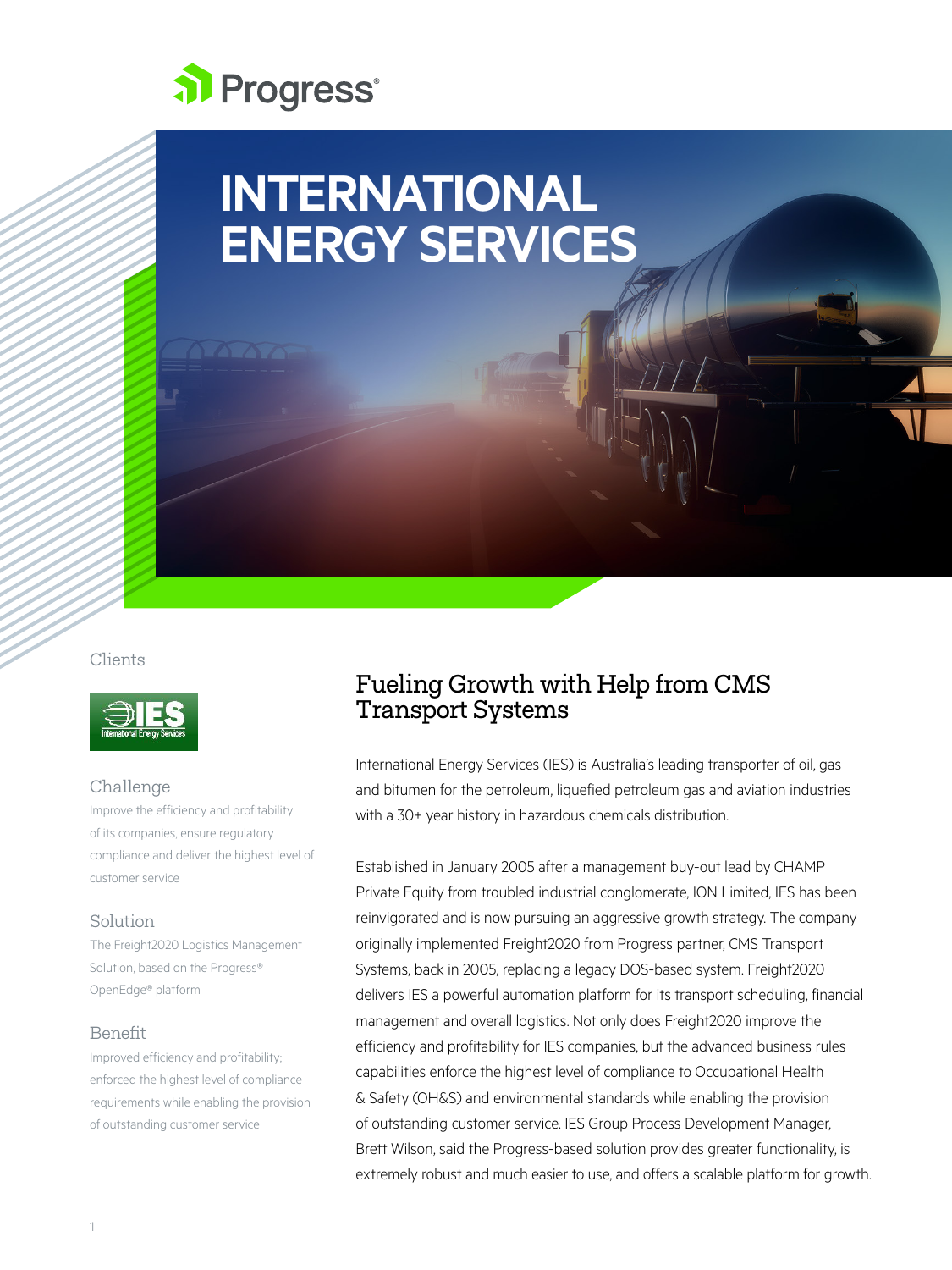"We went to market looking for the best fit solution and Freight2020 not only had the capacity to address our current needs, but we could see the potential for it to grow and change with us," he said. "It was a fairly big transition to go from a DOS-based environment to a completely new solution, but it was implemented quickly and has been very successful. This system allows us to do so much more in terms of streamlining and automating our various processes, and we are continuing to work closely with CMS on a range of enhancements to extend the functionality of the system over time."

Today, IES comprises three business units engaged in energy distribution: Cootes Transport Group and recent acquisitions, Kiernans Transport and Watt Wah Petroleum (Singapore). All three companies now efficiently use the Freight2020 logistics management solution for their core operations and financials.

The Cootes Transport Group uses it to schedule and manage over 370 prime movers that deliver around 22 million litres of fuel and seven million litres of gas and bitumen around Australia each day.

Recently acquired Kiernans Transport operates 60 prime movers to minerals and mining output to quarries around Cloncurry in regional Queensland.

Another recent acquisition, Wat Wah Petroleum is a Singapore-based operation that operates a 40-strong fleet of automotive fuel delivery vehicles. Both companies now rely on Freight2020 for their scheduling, financials and communication.

As a result, IES has around 105 Freight2020 users spread across 18 sites throughout Australia and Singapore, managing revenues of more than A\$350 million.

# Progress Supports Unique Business Rules

The distribution of petrol and gas involves complex rules measuring the weight of the different fuels, the geographical location of each outlet, the time and the running costs of the vehicle, with each service station having a different delivery cost rating.

If a tanker cannot deliver a full load to a particular service station and has to travel on to another station, this will affect the rate charged to both stations.

Freight2020 automatically calculates the impact of all the various factors to produce the invoice cost. It also encompasses a range of checks and measures so that if for some reason the final number does not include sufficient profit, this will set off an alarm within the system.

"We have a very complex billing system, but CMS has been able to tailor Freight2020 to our specific requirements, which was an important factor in our buying decision and has been a huge win for us," said Wilson.

## Introduction of PDAs Extends Functionality, Saves Time and Money

Cootes Transport Group has recently introduced handheld computers to enable drivers delivering LPG to receive and transmit data back to the central system and confirm delivery in real time.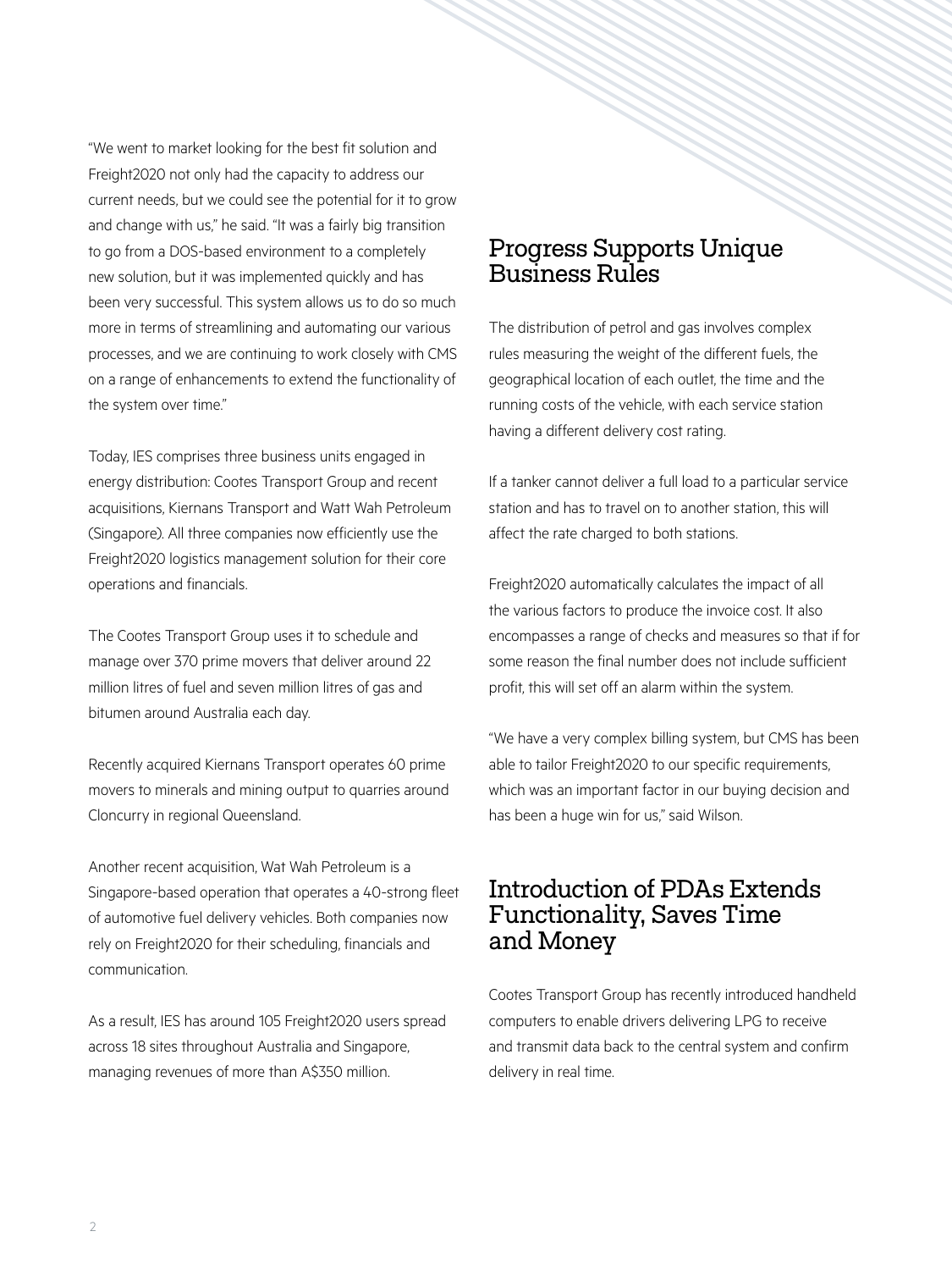The system communicates with an external mobility server which transmits the data to the handheld units. The drivers use the PDAs as a manifest, recording key tasks such as their pre-auxiliary check for the vehicle, and once they complete a delivery, they input the details into the handheld and send it back to Freight2020 for invoicing.

The handhelds enforce key business rules to prevent most data-entry errors, which has improved the accuracy of delivery records and timeliness of invoicing, with a direct impact on customer satisfaction levels. A natural consequence has been a significant reduction in disputes over invoices, saving time and money for both Cootes and its customers.

"Since the drivers are now handling all the data entry relating to invoicing, we have enjoyed substantial cost savings through the ability to free up other staff previously involved in this function and redeploy them into more strategic roles," said Wilson.

"Our aim is to make this operation totally paperless and have a high degree of automation so that everything runs by itself in the background. We already have supply chain automation which allows us to receive orders from the customer and schedule deliveries, and with this handheld capability, our data is updated in real time and invoices are transmitted to customers via EDI for even greater efficiency gains."

## Improved Information Flow Enhances Safety

The handhelds have a range of benefits, such as giving Cootes the ability to include site maps to give the drivers information about where to enter and load, along with warnings about potential hazards such as low overhangs which can pose a problem for tall trucks.

"This ensures our drivers have all the information needed to comply with each customer's various requirements, regardless of the location," said Wilson.

"In our first five months with the handhelds, we had over 15,000 manifests processed back into the system, which represents a saving of more than 85% of administrative time. As we expand our use of handhelds and further extend the functionality of the Progress solution, the benefits and savings will continue to accrue."

Brett Wilson IES Group Process Development Manager

Another key benefit of using PDAs has been the increased ability to enforce safety considerations on the road, such as ensuring that drivers take regular breaks on long hauls.

"At IES, it's all about safety and we put no pressure on our drivers to make up time on the road, requiring them to log a break every five hours and feed that information back into Freight2020. Our customers love to hear about the innovations we're making because, at the end of the day, we're carrying their products and our service quality reflects on them."

While the PDAs are currently in use by LPG drivers, Cootes plans to extend the units across its fuel operation by the end of 2007, further extending their value to the business.

# Substantial Cost Savings

Wilson said the Progress database's ability to transmit EDI files is a huge benefit to the organisation, since it replaces the previous use of mail or faxes.

"The speed of data flow with our customers has at least doubled, and the ability to use the handheld data within Progress has dramatically enhanced our invoicing